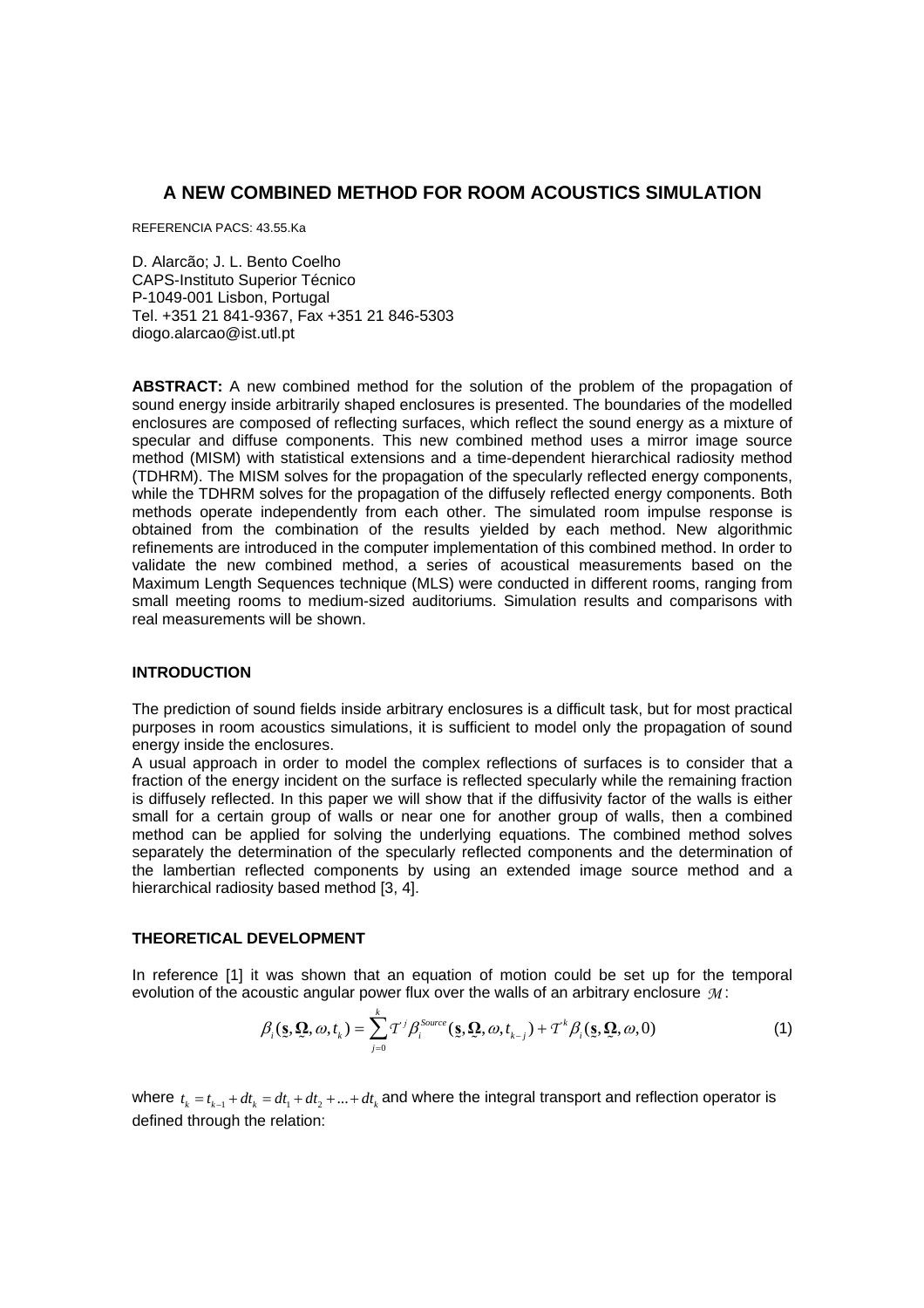$$
(\mathcal{T}\beta_i)(\mathbf{s},\mathbf{\Omega},\omega,\tau+d\mathbf{t}_n) = \int_{\mathcal{H}^2(\mathbf{s}_{\mathcal{M}}(\mathbf{s},\mathbf{\Omega}),\mathbf{\Omega}^{'},\omega)} \left[\Upsilon_R(\mathbf{s}_{\mathcal{M}}(\mathbf{s},\mathbf{\Omega}),-\mathbf{\Omega},\mathbf{\Omega}^{'},\omega)e^{-m(\omega)\|\mathbf{s}_{\mathcal{M}}(\mathbf{s},\mathbf{\Omega})-\mathbf{s}\|}\mathbf{W}^{\tau}_{\tau+d\mathbf{t}_n}\left[\mathbf{s}_{\mathcal{M}}(\mathbf{s},\mathbf{\Omega})\to\mathbf{s}\right]\beta_i\left(\mathbf{s}_{\mathcal{M}}(\mathbf{s},\mathbf{\Omega}),\mathbf{\Omega}^{'},\omega,\tau\right)\right] d\hat{\sigma}^{\perp}_{\mathbf{s}}(\mathbf{\Omega}^{'})
$$
\n(2)

**s** is a point located over the enclosure's boundary,  $\Omega, \Omega$  are direction vectors,  $\omega$  is the sound ≍<br>. frequency and Υ<sub>*R*</sub>( ${\bf s}_{\mathcal{M}}$ ( ${\bf s}_{\mathcal{M}}$ Ω, Ω), -Ω, Ω<sup>'</sup>, ω) is the so-called Wall Reflection Function, which gives the ratio between the acoustic angular power flux in the outgoing direction −**Ω**  $\Omega$  and the acoustic power flux in the incident direction  $\Omega$ . The function  $s_{\scriptscriptstyle M}(\S,\Omega)$  determines the first point of the boundary that is visible from  $\mathbf{s}$  in the direction  $\mathbf{\Omega}$ .

  $W_{\tau+dt_n}^{\tau} [\mathbf{s}_M(\mathbf{s},\mathbf{Q}) \to \mathbf{s}]$  gives the transition amplitude that acoustic angular power flux is exchanged from the surface point  $\mathbf{s}_{\mathcal{M}}(\mathbf{s}, \mathbf{\Omega})$  to the surface point  $\mathbf{s}_{\mathcal{M}}$  during the time interval comprised between  $\tau$  and  $\tau + dt_n$ . The exponential factor in (2) accounts for the air attenuation, and the integration is done over the hemisphere  $\pi^2(\mathbf{s}_\pi(\mathbf{s},\mathbf{Q}))$  where the integral is to be taken in the Lebesgue sense, where the Lebesgue measure  $d\hat{\sigma}_{s}^{\perp}(\Omega)$  stands for projected ž solid angle (which includes the normal cosine factor).

Therefore, given that the initial incident acoustic angular power flux is completely known at each surface point of the enclosure  $\mathcal M$  and for each direction  $\Omega$ , one can then calculate the time evolution of the flux for any ulterior time instant. In analogy with dynamics, we can term equation (1) as a general equation of motion for the sound energy propagation inside enclosures.

Some simplifying assumptions are introduced in the following, so that a practical method for solving equation (1) can be obtained. This simplification is mainly introduced in the functional form of the Wall Reflection Function, more precisely, one will consider only functions of the form:

$$
\Upsilon_R(\mathbf{S}, \mathbf{Q}_o, \mathbf{Q}_i, \omega) = \rho_D(\mathbf{S}, \mathbf{Q}_i, \omega) + \rho_S(\mathbf{S}, \mathbf{Q}_i, \omega) \delta_{\hat{\sigma}^\perp}(\mathbf{Q}_i - M_{\mathbf{u}}(\mathbf{Q}_o))
$$
(3)

In this definition, the specular direction function  $M_{\text{p}}(\Omega_{\rho})$  is introduced, which gives the mirror direction, obtained by reflecting  $\mathbf{Q}_o$  around the surface normal  $\mathbf{n}$ . Algebraically, this mirror direction is defined by  $M_{\mathbf{p}}(\mathbf{Q}_o) = 2(\mathbf{Q}_o \cdot \mathbf{p})\mathbf{p} - \mathbf{Q}_o$ . In addition, a special Dirac distribution  $\delta_{\hat{\sigma}^{\perp}}$  is introduced, which is defined by the property that

$$
\int_{\mathcal{H}^2(\mathbf{S})} f(\mathbf{\Omega}) \delta_{\hat{\sigma}^{\perp}} (\mathbf{\Omega} - \mathbf{\Omega}^{\prime})) d\hat{\sigma}_{\mathbf{S}}^{\perp} (\mathbf{\Omega}) = f(\mathbf{\Omega}^{\prime})
$$
\n(4)

for any function  $f$  that is continuous at  $\Omega$ . This notion of a Dirac distribution is slightly more<br>coneral than the one usually encountered, extending the standard potion to integration on more general than the one usually encountered, extending the standard notion to integration on more general domains. Finally, two functions dependent only on the spatial variable **s** and on the incident direction  $\mathbf{Q}_i$  for every frequency  $\omega$  are also introduced in the definition (3). These are  $\rho_{D}$  (s,  $\Omega_i$ ,  $\omega$ ) and  $\rho_{S}$  (s,  $\Omega_i$ ,  $\omega$ ), which respectively denote the pure diffuse reflection component and the scalar multiplicator of the ideal specular reflection component.

In order to fulfil energy conservation principles [1] one adopts a surface diffusivity coefficient  $\Delta(\omega) \in [0,1]$ , similar to the one adopted by other authors. Here, however, the diffusivity can also depend on the incident direction. Then, one can define [1]: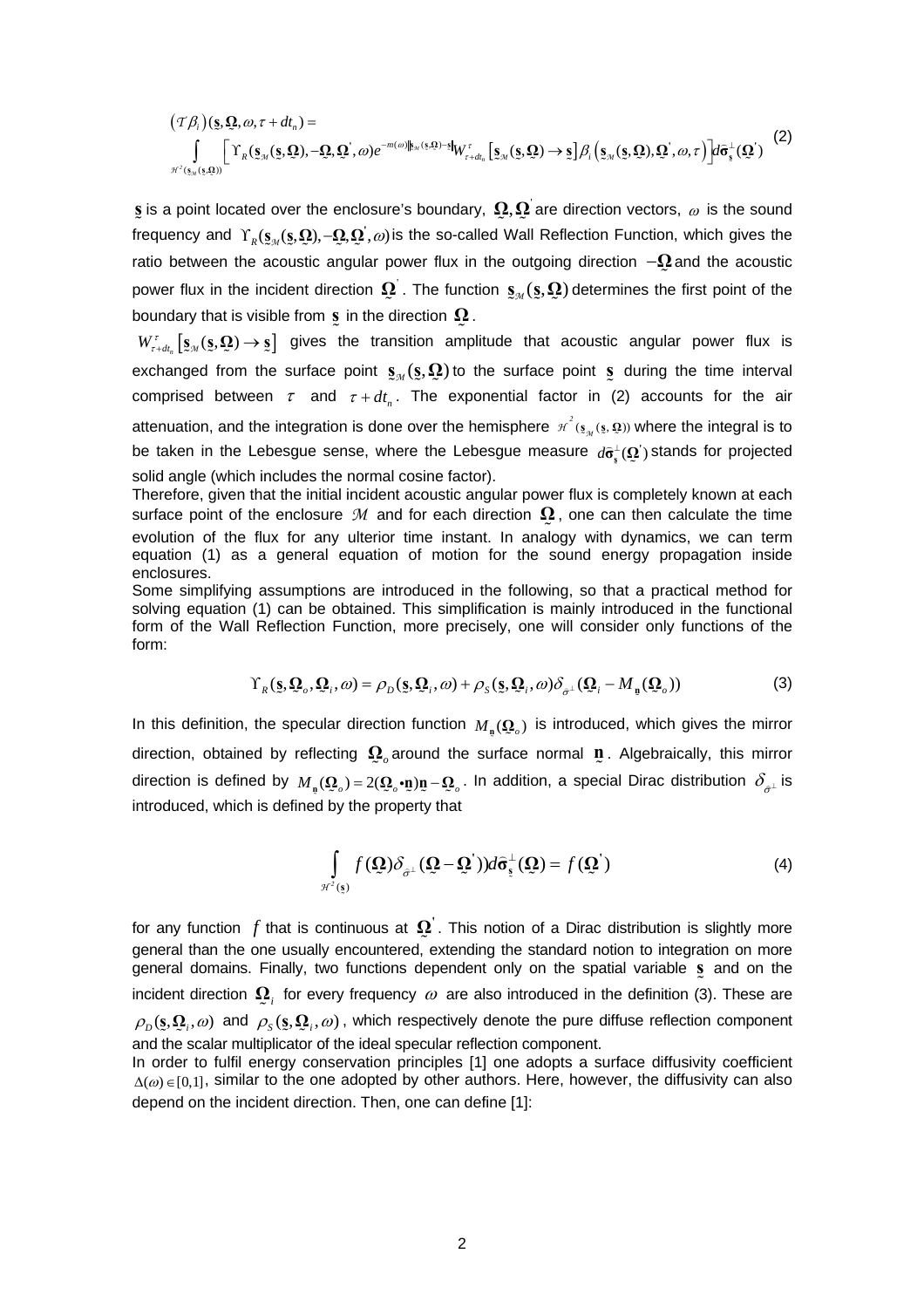$$
\rho_D(\mathbf{S}, \mathbf{\Omega}_i, \omega) \equiv \Delta(\mathbf{S}, \mathbf{\Omega}_i, \omega) \frac{R_{\mathcal{H}}(\mathbf{S}, \mathbf{\Omega}_i, \omega)}{\pi}
$$
\n
$$
\rho_{\mathcal{S}}(\mathbf{S}, \mathbf{\Omega}_i, \omega) \equiv (1 - \Delta(\mathbf{S}, \mathbf{\Omega}_i, \omega)) R_{\mathcal{H}}(\mathbf{S}, \mathbf{\Omega}_i, \omega) \tag{5}
$$

and the adopted simplified form for the WSFs is therefore equal to

$$
\Upsilon_{R}(\underline{\mathbf{s}}, \underline{\mathbf{Q}}_{o}, \underline{\mathbf{Q}}_{i}, \omega) = \Delta(\underline{\mathbf{s}}, \underline{\mathbf{Q}}_{i}, \omega) \frac{R_{\mathcal{H}}(\underline{\mathbf{s}}, \underline{\mathbf{Q}}_{i}, \omega)}{\pi} + (1 - \Delta(\underline{\mathbf{s}}, \underline{\mathbf{Q}}_{i}, \omega)) R_{\mathcal{H}}(\underline{\mathbf{s}}, \underline{\mathbf{Q}}_{i}, \omega) \delta_{\hat{\sigma}^{\perp}}(\underline{\mathbf{Q}}_{i} - M_{\mathfrak{g}}(\underline{\mathbf{Q}}_{o}))
$$
(6)

where

$$
R_{\mathcal{H}}(\mathbf{S}, \mathbf{Q}_i, \omega) = \int_{\mathcal{H}^2(\mathbf{S})} \Upsilon_R(\mathbf{S}, \Omega_o, \Omega_i, \omega) d\hat{\sigma}_{\mathbf{S}}^{\perp}(\Omega_o) \quad (7)
$$

stands for the directional-hemispherical surface reflectivity, which is a dimensionless quantity obeying  $0 \le R_{\gamma}(\mathbf{s}, \mathbf{\Omega}_i, \omega) < 1$ , and expressing the ratio between the acoustic radiosity over the hemi-sphere  $\mathcal{H}$  and the incoming acoustic power flux at s from direction  $\Omega_i$ .

**By using this form for the Wall Reflection Function, the reflection and transport operator** *T* **can** be split into two linear operators, one that accounts for the diffuse reflection character and another for the specular reflection character:

$$
\mathcal{T} = \mathcal{T}_D + \mathcal{T}_S \tag{8}
$$

where

$$
(\mathcal{T}_{D}\beta_{i})(\mathbf{S},\mathbf{Q},\omega,\tau+d\tau_{n}) =
$$
\n
$$
\int_{\mathcal{H}^{2}(\mathbf{S}_{\mathcal{M}}(\mathbf{S},\mathbf{Q}))} \left[\Delta(\mathbf{S}_{\mathcal{M}}(\mathbf{S},\mathbf{Q}),\mathbf{Q}',\omega) \frac{R_{\mathcal{H}}(\mathbf{S}_{\mathcal{M}}(\mathbf{S},\mathbf{Q}),\mathbf{Q}',\omega)}{\pi} e^{-m(\omega)\|\mathbf{S}_{\mathcal{M}}(\mathbf{S},\mathbf{Q})-\mathbf{S}\|} \times \left| d\hat{\sigma}_{\mathbf{S}}^{\perp}(\mathbf{Q}') \right|
$$
\n
$$
(\mathbf{S}_{\mathcal{M}}(\mathbf{S},\mathbf{Q})) \left[ W_{\tau+d\tau_{n}}^{\tau} \left[ \mathbf{S}_{\mathcal{M}}(\mathbf{S},\mathbf{Q}) \to \mathbf{S} \right] \beta_{i} \left( \mathbf{S}_{\mathcal{M}}(\mathbf{S},\mathbf{Q}),\mathbf{Q}',\omega,\tau \right) \right]
$$
\n
$$
(9)
$$

and

$$
\left(T_{S}\beta_{i}\right)(\mathbf{S},\mathbf{Q},\omega,\tau+d\mathbf{t}_{n}) =
$$
\n
$$
\int_{\mathcal{H}^{2}(\mathbf{S}_{\mathcal{M}}(\mathbf{S},\mathbf{Q}))}\left[\left(1-\Delta(\mathbf{S}_{\mathcal{M}}(\mathbf{S},\mathbf{Q}),\mathbf{Q}',\omega)\right)R_{\mathcal{H}}(\mathbf{S}_{\mathcal{M}}(\mathbf{S},\mathbf{Q}),\mathbf{Q}',\omega)\delta_{\sigma^{\perp}}(\mathbf{Q}'-M_{\mathbf{p}}(-\mathbf{Q}))\right]\times\left|d\hat{\sigma}_{\mathbf{S}}^{\perp}(\mathbf{Q}')\right]
$$
\n
$$
\int_{\mathcal{H}^{2}(\mathbf{S}_{\mathcal{M}}(\mathbf{S},\mathbf{Q}))}\left[e^{-m(\omega)\|\mathbf{S}_{\mathcal{M}}(\mathbf{S},\mathbf{Q})-\mathbf{S}\|}W_{\tau+d\mathbf{I}_{n}}^{T}\left[\mathbf{S}_{\mathcal{M}}(\mathbf{S},\mathbf{Q})\right]\right]d\hat{\sigma}_{\mathbf{S}}^{\perp}(\mathbf{Q})\right]
$$
\n
$$
\left|d\hat{\sigma}_{\mathbf{S}}^{\perp}(\mathbf{Q}')\right]
$$
\n
$$
(10)
$$

By replacing (8) into the equation of motion (1) yields:

$$
\beta_i(\mathbf{s}, \mathbf{\Omega}, \omega, t_k) = \sum_{j=0}^k \left( T_D + T_S \right)^j \beta_i^{Source}(\mathbf{s}, \mathbf{\Omega}, \omega, t_{k-j}) + \left( T_D + T_S \right)^k \beta_i(\mathbf{s}, \mathbf{\Omega}, \omega, 0) \tag{11}
$$

and expanding by using the well-known binomial formula

$$
\beta_i(\mathbf{s},\mathbf{Q},\omega,t_k) = \sum_{j=0}^k \sum_{m=0}^j \binom{j}{m} T_D{}^m T_S^{j-m} \beta_i^{Source}(\mathbf{s},\mathbf{Q},\omega,t_{k-j}) + \sum_{m=0}^k \binom{k}{m} T_D{}^m T_S^{k-m} \beta_i(\mathbf{s},\mathbf{Q},\omega,0)
$$
(11)

Equation (11) shows the effect of the multiple applications of both operators  $T_D$  and  $T_S$  upon the initial flux distribution. This equation thus portrays all the intervening reflection sequences. For example, all specular-specular reflection sequences are considered, as well as all diffusediffuse reflection sequences, and all mixed specular-diffuse and diffuse-specular reflection sequences.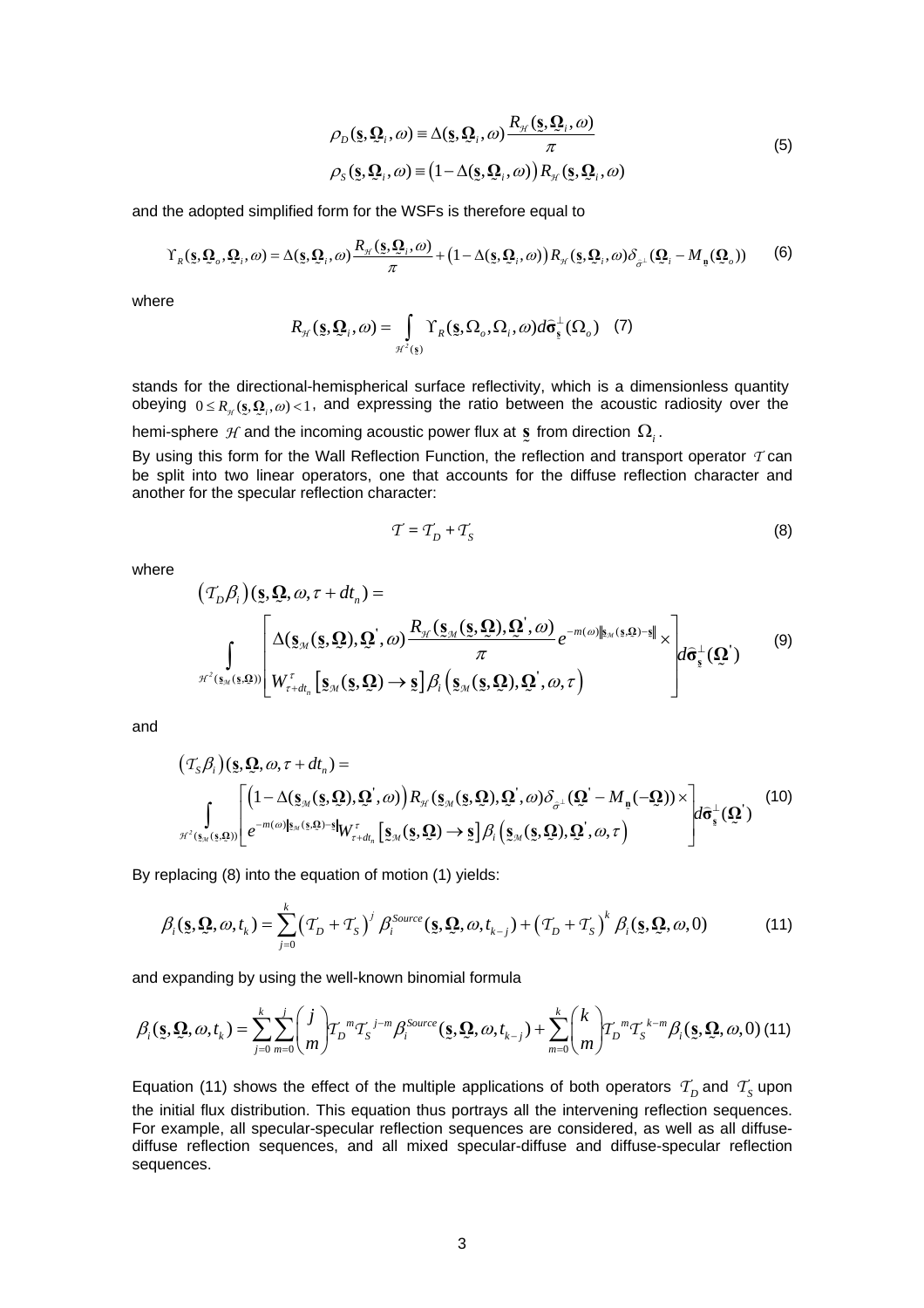If one assumes that the values of the diffusivity coefficients are rather small in a certain part of the enclosure, denoted by  $\mathcal{M}_{I_{\text{row}}}$ , and near one in another part of the enclosure, denoted by  $M_{High}$ , then only the "linear" terms of the sums in equation (11) are of considerable magnitude. In this case, one can simplify equation (11) and write:

$$
\beta_i(\mathbf{s}, \mathbf{\Omega}, \omega, t_k) = \sum_{j=0}^k T_D{}^j \beta_i^{Source}(\mathbf{s}, \mathbf{\Omega}, \omega, t_{k-j}) + \sum_{j=0}^k T_S{}^j \beta_i^{Source}(\mathbf{s}, \mathbf{\Omega}, \omega, t_{k-j}) + T_D{}^k \beta_i(\mathbf{s}, \mathbf{\Omega}, \omega, 0) + T_S{}^k \beta_i(\mathbf{s}, \mathbf{\Omega}, \omega, 0)
$$
\n(12)

provided that the conditions on the diffusivity coefficient are respected. These can be more exactly defined as

$$
\Delta(\underline{\mathbf{s}}, \underline{\mathbf{Q}}_i, \omega) \ll 1: \qquad \underline{\mathbf{s}} \in \mathcal{M}_{Low} \n\Delta(\underline{\mathbf{s}}, \underline{\mathbf{Q}}_i, \omega) \approx 1: \qquad \underline{\mathbf{s}} \in \mathcal{M}_{High}
$$
\n(13)

where it is required that the whole enclosure's boundary is uniquely subdivided such that

$$
\mathcal{M} = \mathcal{M}_{Low} \cup \mathcal{M}_{High}; \qquad \mathcal{M}_{Low} \cap \mathcal{M}_{High} = \varnothing \tag{14}
$$

 $T_p^m T_s^{k-m}$ . Since in region  $\mathcal{M}_{low}$  the diffusivity coefficients are small, meaning that  $\Delta(s, \Omega_i, \omega) \leq \varepsilon$ In fact, let's one analyse a general "crossed" term of the sums in equation (10), namely the term for all the frequencies  $\omega$ , with  $\varepsilon \ll 1$ , then the multiple integrals in (10) contain a factor of order  $\varepsilon^{m}(1-\varepsilon)^{k-m} \approx \varepsilon^{m} \approx 0$ , except in the case  $m=0$ , which corresponds exactly to the  $\text{term } T_p^0 T_s^k = T_s^k$ , i.e. a non-crossed term.

Therefore, for  $m \neq 0$ , the contribution of the corresponding integral will be very small. On the other hand, in region  $\mathcal{M}_{High}$  one has that  $\Delta(\mathbf{s}, \mathbf{\Omega}_i, \omega) \geq \zeta$  with  $\zeta = 1 - \gamma$  and  $\gamma \ll 1$  for all frequencies of interest, and the contained factors are therefore of order  $\zeta^{m}(1-\zeta)^{k-m} \approx (1-\zeta)^{k-m} = \gamma^{k-m} \approx 0$ , except in the case  $k-m=0$ , which obviously corresponds to the non-crossed term  $T_b^k T_s^0 = T_b^k$ . Therefore, one can see that under the assumption (13) and (14), all "crossed" terms of the binomial developments contribute negligibly to the acoustic angular power flux.

One therefore establishes the conditions of validity of the simplified formula (12), which simply states that the motion of the energy flux inside this enclosure can be determined by solving independently for the diffuse operator equations and for the specular operator equations. One can thus arrive at the basis description for a combined method for determining the sound energy propagation inside enclosures which comply to the conditions (13) and (14).

#### • **Solving the Specular Operator Equation**

Due to the specular nature of the reflection factor, translated by the normalized Dirac distribution, the only contributions to the specular operator (10) must come from directions such as given by the well known Snell-Descartes Law stating that the outgoing polar angle must be equal to the incident polar angle and that the outgoing direction must be contained in the plane of incidence. Therefore, one solution method for the specular operator equation can be achieved by the usage of an extended image source method.

#### • **Solving the Diffuse Operator Equation**

To solve the diffuse operator equation (9), one assumes that the diffusivity coefficient does not depend on the incident direction, i.e. we have that  $\Delta(s, \Omega_i, \omega) = \Delta(s, \omega)$ , meaning that the directional-hemispherical surface reflectivity depends only on the location of the surface point **s**:  $R_{\pi}({\bf s}, {\bf Q}_i, \omega) = R_{\pi}({\bf s}, \omega)$ . Under this assumption, the diffuse operator (9) becomes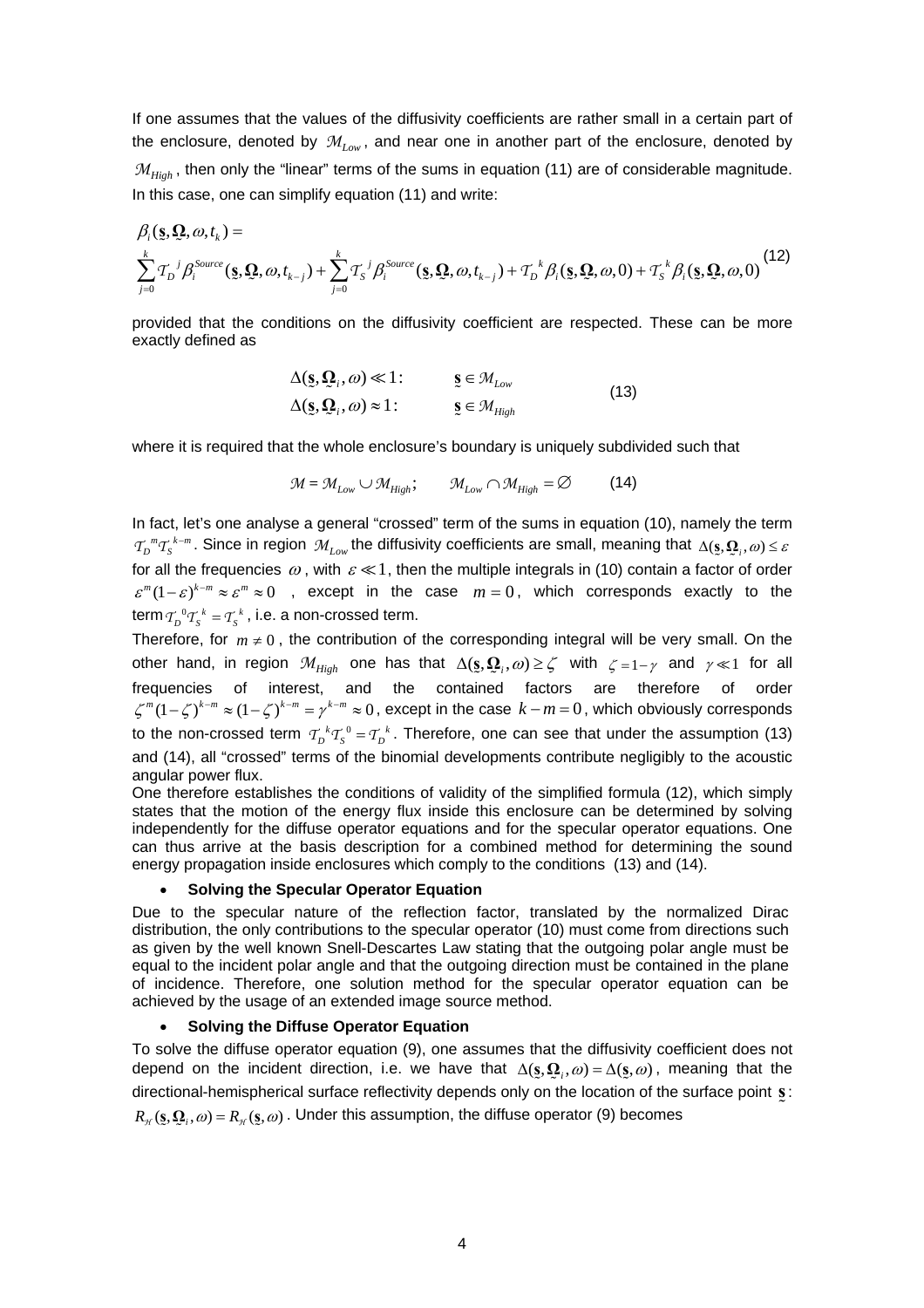$$
(\mathcal{T}_D \beta_i)(\mathbf{\underline{s}}, \mathbf{\underline{Q}}, \omega, \tau + dt_n) =
$$
  

$$
\Delta(\mathbf{\underline{s}}_{\mathcal{M}}(\mathbf{\underline{s}}, \mathbf{\underline{Q}}), \omega) \frac{R_{\mathcal{H}}(\mathbf{\underline{s}}_{\mathcal{M}}(\mathbf{\underline{s}}, \mathbf{\underline{Q}}), \omega)}{\pi} e^{-m(\omega)\|\mathbf{\underline{s}}_{\mathcal{M}}(\mathbf{\underline{s}}, \mathbf{\underline{Q}}) - \mathbf{\underline{s}}\|} W_{\tau + dt_n}^{\tau} [\mathbf{\underline{s}}_{\mathcal{M}}(\mathbf{\underline{s}}, \mathbf{\underline{Q}}) \rightarrow \mathbf{\underline{s}}] \times
$$
 (15)  

$$
\int_{\mathcal{H}^2(\mathbf{\underline{s}}_{\mathcal{M}}(\mathbf{\underline{s}}, \mathbf{\underline{Q}}))} \left[ \beta_i \left( \mathbf{\underline{s}}_{\mathcal{M}}(\mathbf{\underline{s}}, \mathbf{\underline{Q}}), \mathbf{\underline{Q}}^{\dagger}, \omega, \tau \right) \right] d\hat{\sigma}_{\mathbf{\underline{s}}}^{\perp}(\mathbf{\underline{Q}}^{\perp})
$$

By integrating expression (15) over the hemi-sphere of incident directions, and introducing the definition of the incident sound power per unit area,  $\phi$ ,

$$
(\mathcal{T}_D \phi)(\mathbf{s}, \omega, \tau + dt_n) = \int_{\mathcal{H}^2(\mathbf{s})} \left[ \Delta(\mathbf{s}_{\mathcal{M}}(\mathbf{s}, \mathbf{\Omega}), \omega) \frac{R_{\mathcal{H}}(\mathbf{s}_{\mathcal{M}}(\mathbf{s}, \mathbf{\Omega}), \omega)}{\pi} e^{-m(\omega)\|\mathbf{s}_{\mathcal{M}}(\mathbf{s}, \mathbf{\Omega}) - \mathbf{s}\|} \times \right] d\hat{\sigma}_{\mathbf{s}}^{\perp}(\mathbf{\Omega}) \quad (16)
$$
  
By introducing a local angular parameterisation, expression (16) is rewritten as

$$
(\mathcal{T}_D \phi)(\mathbf{s}, \omega, \tau + dt_n) =
$$
\n
$$
\int_{\mathcal{M}} \left[ \Delta(\mathbf{s}, \omega) \frac{R_{\mathcal{H}}(\mathbf{s}, \omega)}{\pi} e^{-m(\omega)\|\mathbf{s} - \mathbf{s}\|} W_{\tau + dt_n}^{\tau} \left[ \mathbf{s} \right] \to \mathbf{s} \right] \phi(\mathbf{s}, \omega, \tau) \frac{\cos \theta \cos \theta}{\|\mathbf{s} - \mathbf{s}\|^2} \text{vis}(\mathbf{s}, \mathbf{s}) \left| d\hat{\sigma}(\mathbf{s}) \right|
$$
\n(17)

where the surface point  $\mathbf{s} = \mathbf{s}_{\mathcal{M}}(\mathbf{s}, \mathbf{\Omega}) = \mathbf{s} + d_{\mathcal{M}}(\mathbf{s}, \mathbf{\Omega})\mathbf{\Omega}$ . The angle  $\theta$  refers to the angle between the normal vector  $\mathbf{n}(s)$  and the direction  $s - s$ , while the angle  $\theta$  equals the angle between the normal vector  $\mathbf{p}(\mathbf{s}')$  and the direction  $\mathbf{s} - \mathbf{s}'$ . In addition, the visibility function  $vis(\mathbf{s}, \mathbf{s}')$  that can <br>take the binary values zero or one is introduced. The value zero corresponds to the situation take the binary values zero or one is introduced. The value zero corresponds to the situation when both points s and s are occluded by some surface of the enclosure and the value one  $\tilde{z}$ 

corresponds to the situation when both points  $\bf{s}$  and  $\bf{s}'$  are visible to each other. This visibility function is introduced to cone with pon-convex enclosures function is introduced to cope with non-convex enclosures.

Equation (17) can be solved by using a finite element approach by discretising the enclosure's boundary into a certain number of "patches". A "patch" means a certain portion of a specific wall. Therefore, walls are subdivided into a certain finite number of surfaces, which we call "patches" in accordance with the usual sense as given in Radiative Transfer or Illumination Engineering [2]. Over this discretisation, a Galerkin Method with constant basis functions is employed and the resulting discretised equations can be put in the following final form [1]:

$$
\left(\vec{T}_{D}\overline{\phi}\right)(P_{i},\omega,\tau) = \sum_{j=1}^{M} \left[ \Delta(P_{j},\omega)R_{\mathcal{H}}(P_{j},\omega)e^{-m(\omega)\overline{d}(P_{j},P_{i})}\overline{\phi}\left(P_{j},\omega,\tau-\frac{\overline{d}(P_{j},P_{i})}{c}\right)\right] \frac{1}{P_{i}}\iiint_{P_{i}}\frac{\cos\theta\cos\theta}{\pi\left\|\mathbf{S}_{j}-\mathbf{S}_{i}\right\|^{2}} \times \text{vis}(\mathbf{S}_{i},\mathbf{S}_{j})d\widehat{\sigma}(\mathbf{S}_{j})\right] (18)
$$

$$
F(P_i \to P_j) = \frac{1}{P_i} \iint_{P_i} \iint_{P_j} \frac{\cos \theta \cos \theta}{\pi \left\| \mathbf{s}_j - \mathbf{s}_i \right\|^2} \text{vis}(\mathbf{s}_i, \mathbf{s}_j) d\hat{\sigma}(\mathbf{s}_j) d\hat{\sigma}(\mathbf{s}_i)
$$
(19)

is the form factor between patch  $P_i$  and  $P_j$  [4].

#### **THE NEW COMBINED METHOD**

As shown above, under certain simplifying assumptions, a new combined method was developed that allows the solution of the sound energy propagation inside enclosures with arbitrary geometries. The simplifying assumptions are:

1. The WSFs of the enclosure's boundary exhibit a mixture of pure specular and pure diffuse sound energy reflection.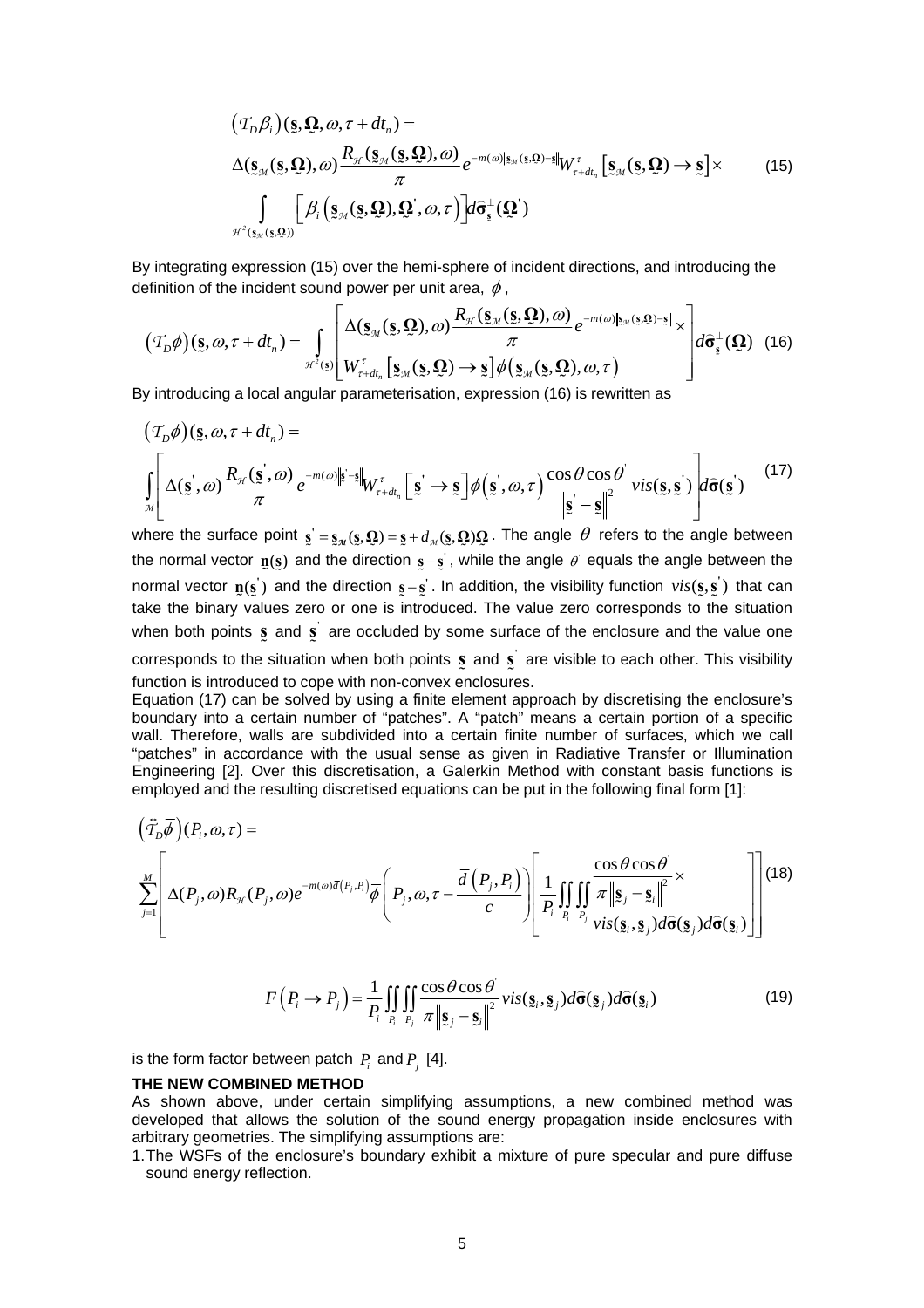- 2. The walls of the enclosure are either highly specularly reflecting or highly diffusingly reflecting.
- 3. For solving the diffuse operator equation, the enclosure's boundary is subdivided into a finite number of "patches", over which the relevant quantities are considered constant over each patch. This means that a finite basis approach is used, where the basis functions are piecewise constant functions.

The combined method then consists of independently solving for the specularly reflected sound components and for the diffusely reflected sound components. The only "bridge" between the specular and the diffuse operator is given by the diffusivity coefficients of the walls. The two energy impulse responses, specular and diffuse, can then be finally added in order to obtain the complete energy impulse response of the enclosure.

#### **IMPLEMENTATION**

The combined method was implemented in a computer program [1, 2].

The algorithm for solving the specular reflected components was implemented using an extended image source method, while the algorithm for solving the diffusely reflected components is based on a Hierarchical Radiosity [3] algorithm that allows the error thresholds to be defined by the user in order to guarantee maximum accuracy of the solution and low computation times.

## **RESULTS**

The combined method is composed of two algorithms for solving for the energy propagation inside enclosures of arbitrary geometries and having walls with materials having different reflection coefficients and diffusivity coefficients. Both algorithms run independently from each other, the only "connection" being made through the diffusivity coefficients. The total room impulse response is obtained by the sum of the specular response and the diffuse response. Prediction results are shown in Figures 1, 2 and 3.



Figure 1 - *Specular Impulse Response* Figure 2 – *Diffuse Impulse Response*



Figure 3 - *Total Impulse Response*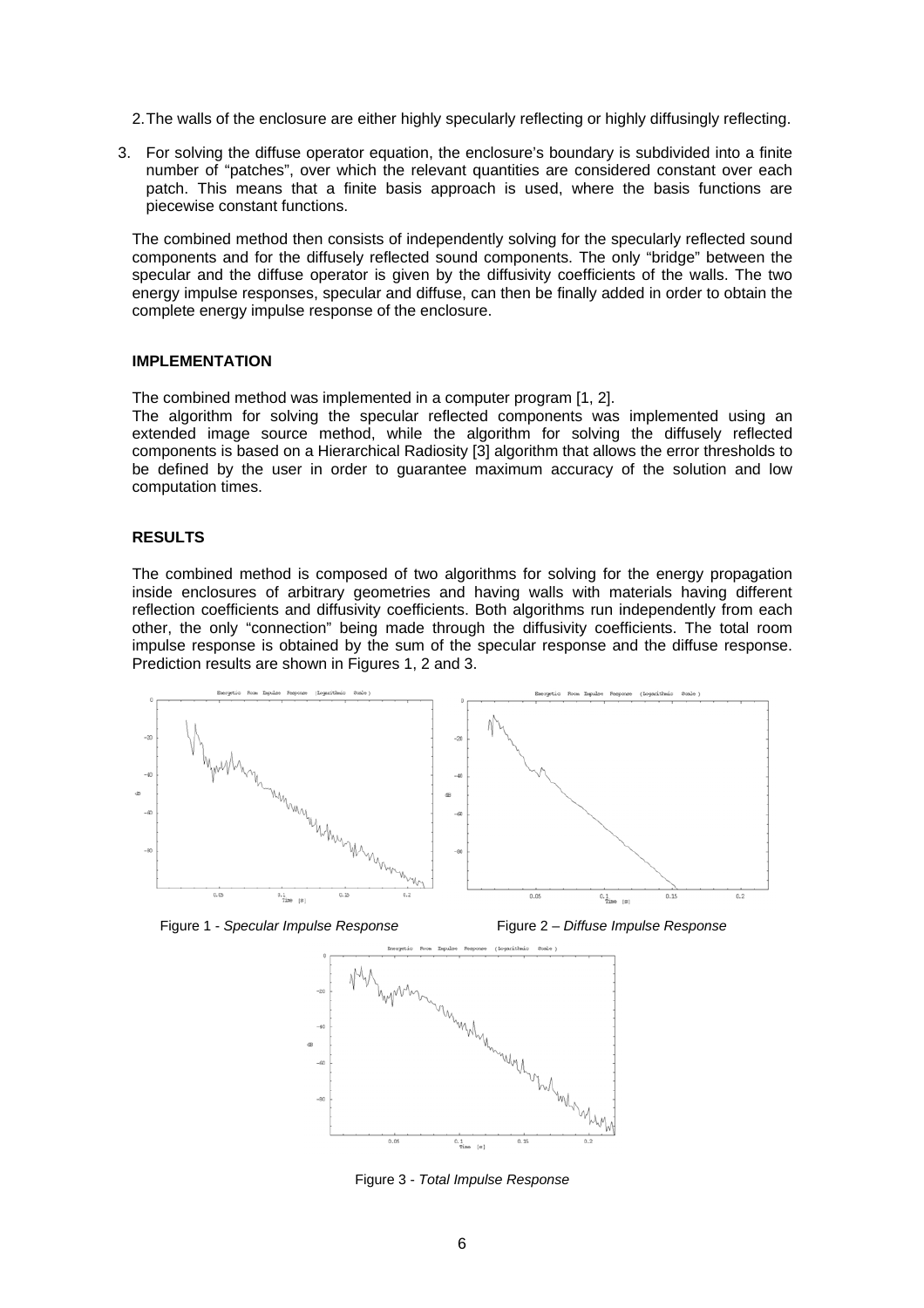## **SIMULATION RESULTS AND COMPARISON WITH MEASUREMENTS**

Acoustic measurements were conducted in various rooms located at the University Campus of IST in Lisbon. The set of rooms that were studied ranged from mid and large-sized auditoria to small and mid-sized classrooms and conference rooms.

Comparison of the predicted values with the ones obtained by measurement show a generally good agreement [1].

• Example Room 1: VA2 of IST

The VA2 auditorium is a medium-sized lecture room, with almost half of the room's wall surfaces covered with wood. The ceiling is made of painted plates with ventilation grilles, with an absorbing cavity behind. A large part of the wooden floor is covered with lightly upholstered seats. Glass windows and a wooden door separate the main auditorium from a small control room located at the back end. A wooden desk bench can also be found at the front of the room.



Figure 4: *Wire frame drawing of the model of Auditorium VA2. S1 is the position of the sound source. A, B, C and D are the positions of the microphone.* 

The values of *T*30, EDT, *D*50, *C*80, and *Lp* were measured in octave band intervals for the range 63- 8000 *Hz*. A model of the VA2 room was built on the computer and predictions were made with the new combined method. The diffusivity coefficients were determined by taking into account the typical values reported in the literature.



Simulated and measured values are shown in the n ext figures.



Figure 7: D<sub>50</sub> values